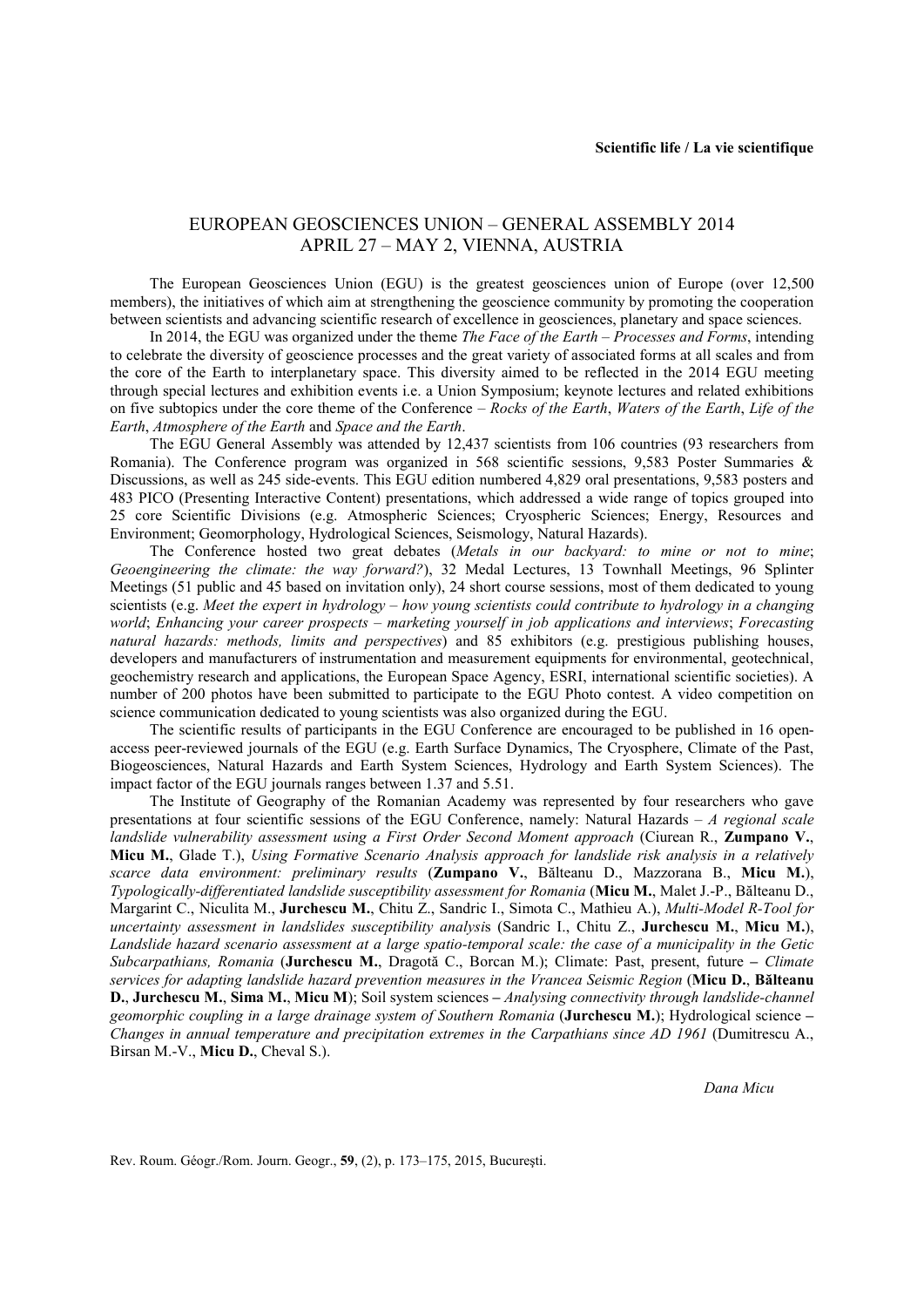## THE 8<sup>th</sup> EUROPEAN CONFERENCE ON BIOLOGICAL INVASIONS HALTING BIOLOGICAL INVASIONS: FROM UNDERSTANDING TO ACTIONS (NEOBIOTA 2014) NOVEMBER 3–8, 2014, ANTALYA, TURKEY

The NEOBIOTA 2014 Conference, one of the core events of the scientific community involved in biodiversity conservation and biological invasions, was held in Antalya, Turkey between 3<sup>rd</sup> and 8<sup>th</sup> November 2014 having as main theme "*Halting Biological Invasions: from Understanding to Actions*".

The scientific event was organised by the Çanakkale Onsekiz Mart University, Turkey in collaboration with several scientific bodies, government entities and specialist groups such as: Ministry of Agriculture (Turkey), Mustafa Kemal University (Turkey), Düzce University (Turkey), ESENIAS, IUCN-ISSG etc.

This prestigious event was attended by over 270 participants from 43 countries which communicated their scientific results through presentations and posters in the framework of several Scientific Sessions on: *Drivers and Pathways of Invasions*; *Impacts of Biological Invasions; Prevention and Early Detection of Biological Invasions; Mitigation and Control of Biological Invasions; Biological Invasions Under Climate Change, Public Perceptions and Communication of Invasion Risks* etc.

On behalf of the Institute of Geography, Romanian Academy two scientific papers were presented: *"Predicting the potential distribution of Amorpha fruticosa invasive plant species in the Mureş Floodplain Natural Park using bivariate analysis"* (Gheorghe Kucsicsa, Ines Grigorescu, Monica Dumitraşcu) and "*Invasive terrestrial plant species and climate – related variables in the Romanian protected areas. Selected case-studies"* (Monica Dumitraşcu, Carmen Dragotă, Ines Grigorescu, Mihai Doroftei, Gheorghe Kucsicsa, Marian Mierlă, Mihaela Năstase).

NEOBIOTA 2014 Conference had as main aim to provide an international high-level forum able to straighten the cooperation between the scientific community, conservationists, stakeholders and policy and decision makers in order to foster an efficient management of invasive alien species.

The next NEOBIOTA Conference will be held in Vianden, Luxemburg during  $14<sup>th</sup>$ –16<sup>th</sup> September 2016*.* 

*Ines Grigorescu*

## THE 5<sup>th</sup> HALLE FORUM ON URBAN ECONOMIC GROWTH HALLE (SAALE), GERMANY DECEMBER 11–12, 2014

The *Halle Forum on Urban Economic Growth* was held in Halle (Saale), Germany on December 11–13, 2014. The event was organized by the Halle Institute for Economic Research (IWH) in cooperation with the German Academy for Spatial Research and Planning (ARL) with a special focus on Metropolitan Regions: *Is the Institutional Formation of Metropolitan Regions a Formula for Economic Success?*

This scientific event was attended by over 20 participants from 8 countries (Germany, Canada, Romania, Austria, Italy, Poland, Slovakia and Sweden) which communicated their scientific outcomes on topics related to: *cities and creative quarters as seedbeds for innovation; European and national policies for urban development; measurement of urban development; the impact of formal and informal institutions on the development of cities and metropolitan regions; the role of metropolitan regions as nodes in the network of global cities; the relationship between cities and polycentric metropolitan regions* etc.

In the evening of December 11, a special Policy Session was held at the Halle Chamber of Commerce with a special focus on *The Economic Benefits of Metropolitan Regions – Fiction or Reality?* With this occasion, academics and decision makers put together their concepts and ideas in the field of economic growth and development in urban environments, issues of metropolitan governance and finance in metropolitan regions.